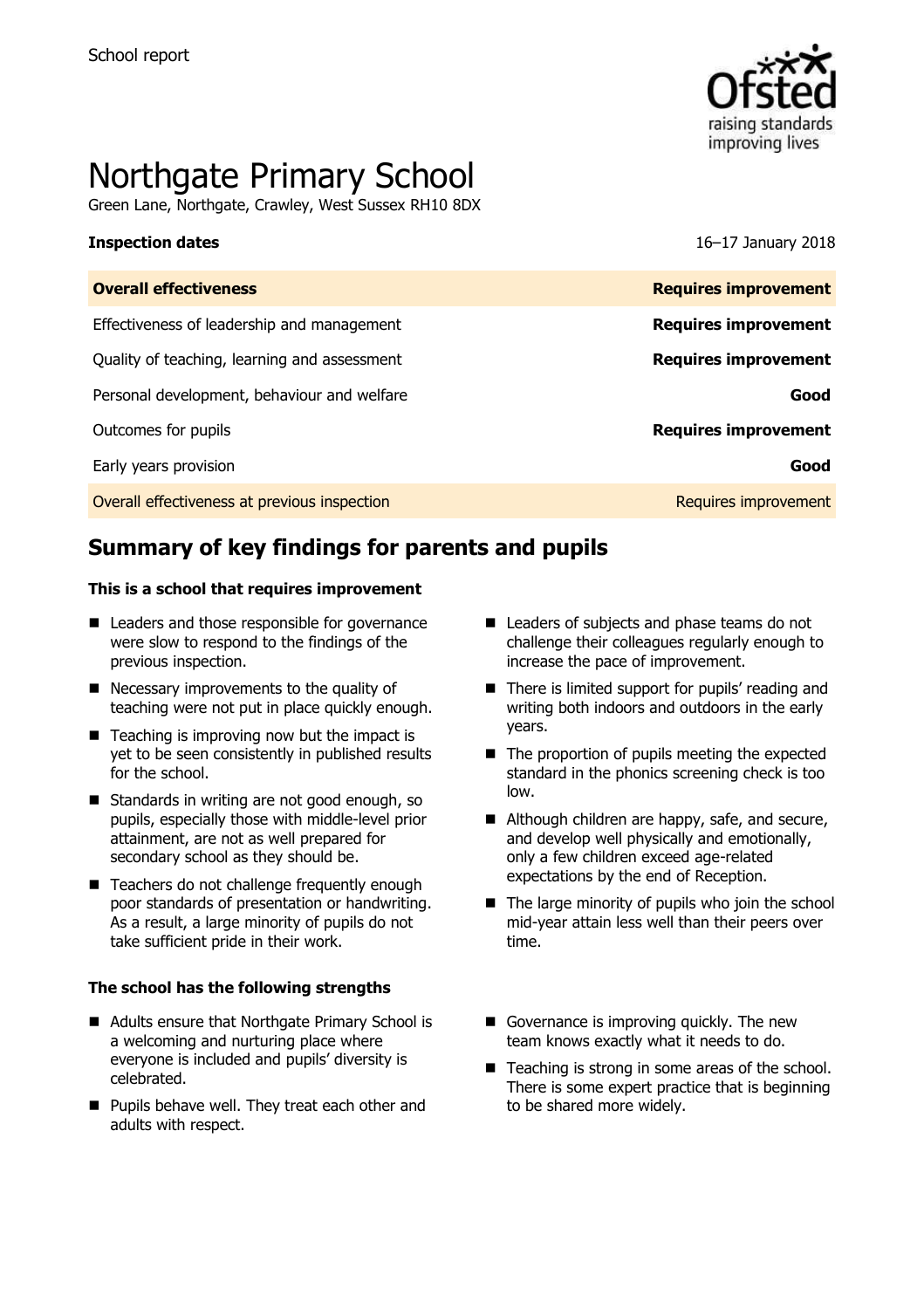

# **Full report**

### **What does the school need to do to improve further?**

- Raise the standards of pupils' writing, especially for those with middle-level prior attainment, by:
	- focusing relentlessly on creating enriching opportunities for pupils to write accurately, and at length, in all key stages and across the curriculum
	- extending the range of exemplar material available to pupils to support the development of their writing
	- challenging weak presentation or untidy handwriting.
- Increase the proportion of pupils meeting and exceeding standards in the national phonics screening check by:
	- structuring more carefully the teaching of phonics across Reception and Year 1
	- enriching the learning environment in the early years so that children have daily support for the development of their reading and writing.
- Increase the effectiveness of leadership and management by:
	- strengthening the skills of middle leaders so that they are more able to hold teachers to account for the quality of their work
	- consolidating the new arrangements for governance so that leaders are held to account continuously and robustly for all aspects of the school's work.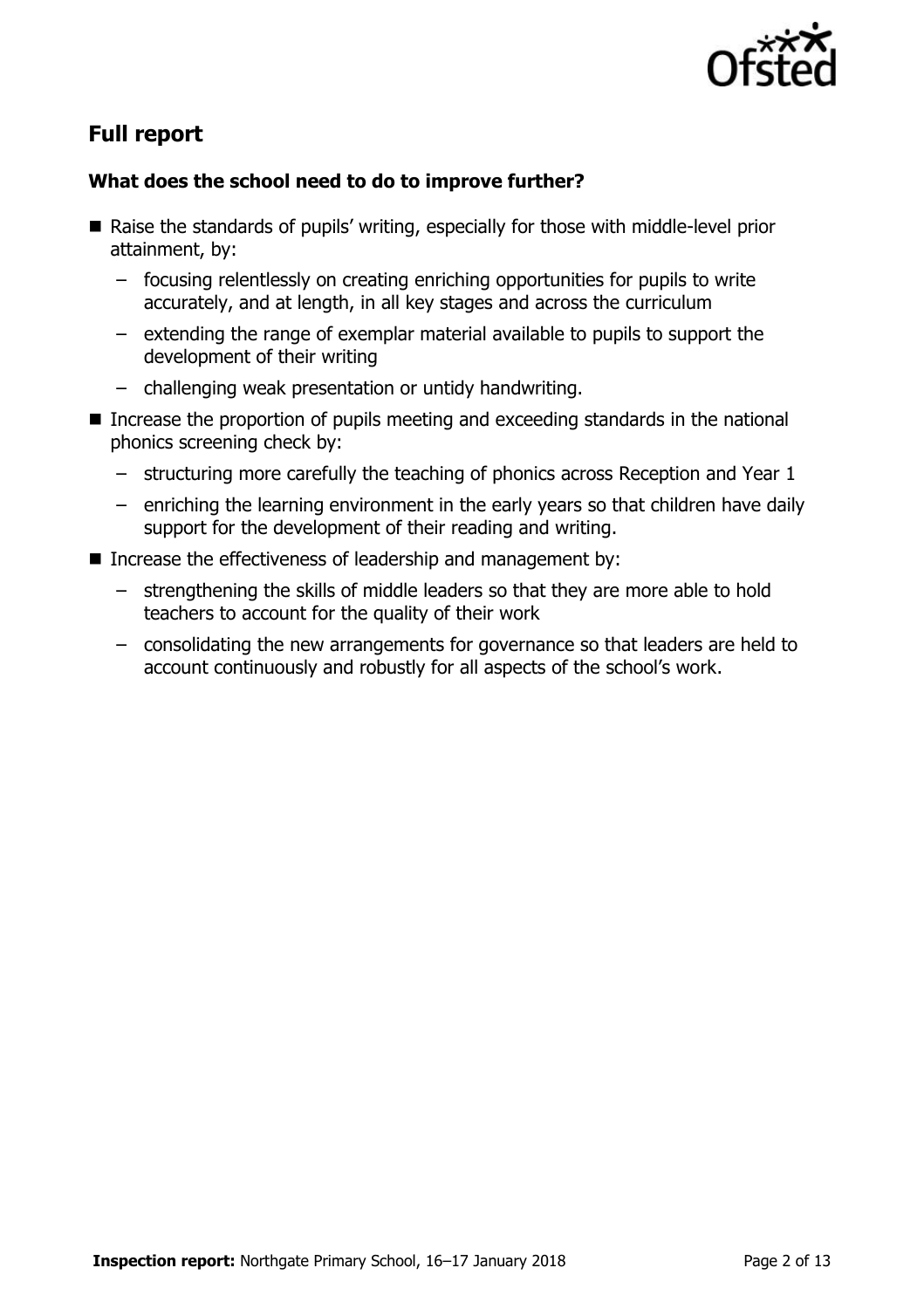

# **Inspection judgements**

### **Effectiveness of leadership and management Requires improvement**

- The progress and improvement of Northgate Primary School has been hampered in the past by weak governance. Senior leaders had too much to do without adequate support from either individual governors or the local authority.
- After the last monitoring inspection in 2016, the local authority began to put in place a team to support the school's progress towards being a good school. The chair of governors was appointed because of his considerable experience in education. He has worked sensitively with the community to build an increasingly strong team. Although there are still some vacancies, the current governing body has a good set of skills and expertise.
- All leaders have a clear understanding of the school's relative strengths and weaknesses. They know that some aspects of the school's work are not good enough, particularly some of the teaching.
- Senior leaders use the school's performance management system to try to improve the quality and consistency of teaching but, to date, this has only brought about partial improvements. Teachers told inspectors that they are frequently given opportunities for training. However, the impact of these activities is not making a big enough difference to pupils' learning.
- Senior leaders' approach, while patient, has also contributed to the slow pace of improvement, having balanced the need for urgent action against contemporary requirements relating to teachers' workloads and the need to retain staff.
- Subject leaders and phase team leaders are not yet sharing enough of the burden of leadership activity. They are not regularly enough holding their teams to account for the quality of their work. While they share planning, they are not, for example, making sure that teachers prepare lessons that take into account what pupils already know, understand and can do. Consequently some pupils find the work too easy while others find it too hard.
- Leaders ensure that funding is used carefully. For example, the primary physical education and sports premium is used wisely to fund a physical education specialist teacher from a local secondary school. Class teachers learn from this expertise and support the programme of health-related fitness by organising the pupils to do beneficial sporting activities such as the 'magic mile a day'. The pupil premium is also used appropriately to support disadvantaged pupils' progress in literacy and numeracy, which are improving steadily. The school uses the funds for a series of tried and tested interventions.
- The leadership of the additionally resourced provision, the 'special support centre', is highly effective. Hearing-impaired pupils are supported adeptly in mainstream classes. As well as enabling such pupils to thrive, all pupils benefit from the opportunity to be inclusive and responsive to those they know have additional challenges. The interactions are often heart-warming.
- Leadership of the school's provision for other pupils who have special educational needs (SEN) and/or disabilities is developing. Full responsibility for this aspect of the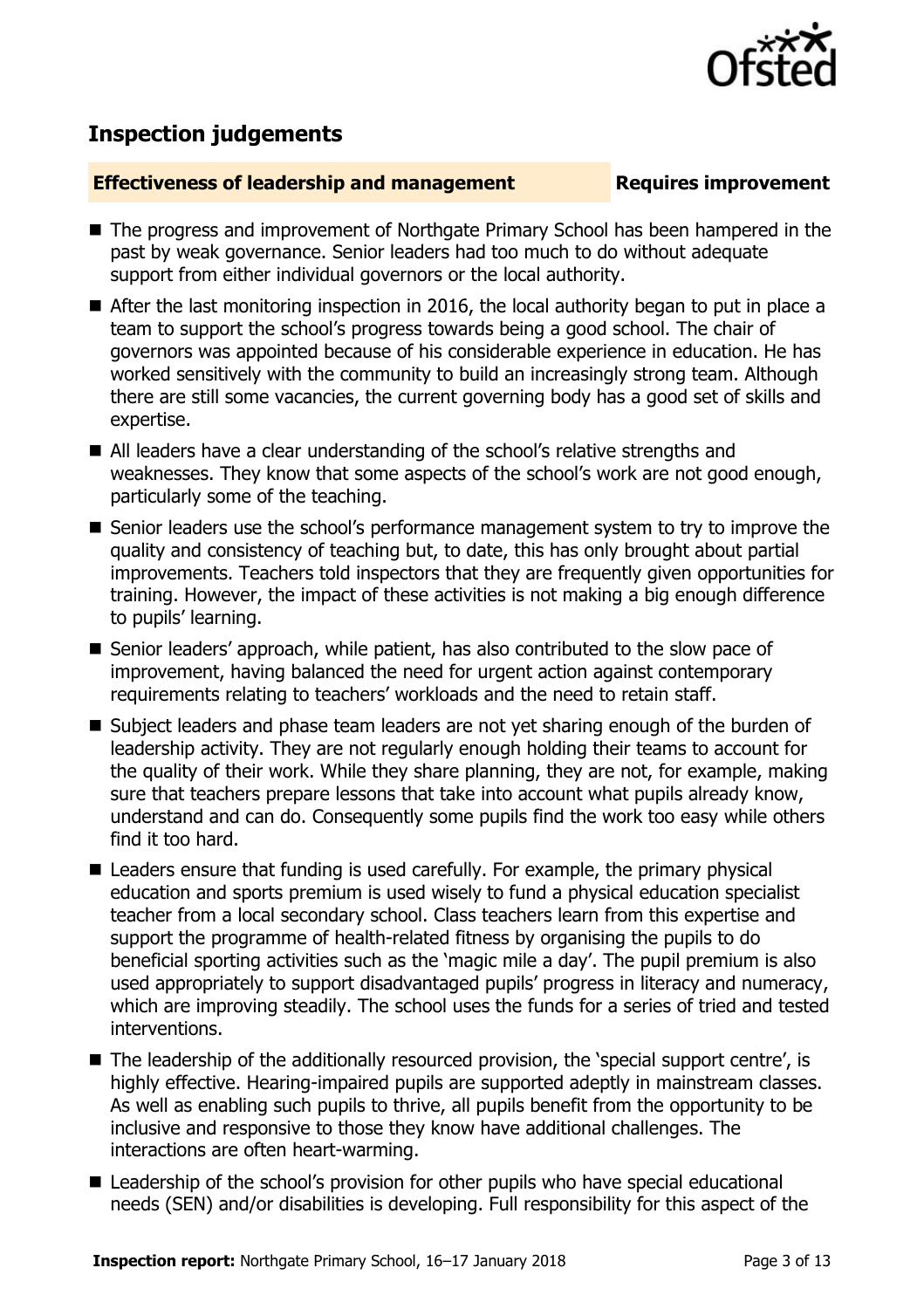

school's work has been adopted by one of the deputy headteachers. Leaders ensure that teaching assistants funded to support individual pupils are trained adequately for their roles.

### **Governance of the school**

- Since September 2017, there has been a more recognisable and much more effective governing body. The current chair of governors began the formation of this team when he joined the governing body in December 2016. He was formally appointed as the chair in September 2017. Since then, governors have reorganised themselves into three committees: teaching and learning, finance, and safeguarding. The chairs of these committees operate as a strategic group which oversees the school's overall performance. The chair of governors commented that 'monitoring needed to be tighter'. As a result he has made sure that a number of improvements have been made.
	- The clerking of all governing body meetings has become much more rigorous. All reports are received and distributed ahead of each event. Items discussed are recorded accurately. Governors' questions are clearly set out and any responses noted with additional evidence if necessary.
	- Governors have ensured that there has been a thorough overhaul of the school's single central record. All safeguarding training is up to date, or commissioned for the near future, and a systematic review of policies and procedures is underway. One experienced governor is responsible for regular checking of the school's safeguarding processes.
	- Governors ensure that regular reviews of the quality of teaching and learning are carried out, both internally, and with the help of external advisers and consultants. Governors themselves now visit frequently to check the school's work. An increasing number of governors have a background in education.

### **Safeguarding**

- The arrangements for safeguarding are effective. This aspect of the school's work is particularly strong.
- As well as a secure and well-maintained single central record, all administrative tasks associated with safeguarding are completed to a high standard. The premises manager ensures that all statutory checks on equipment are carried out by competent authorities.
- The headteacher has been diligent in ensuring that the pupils and staff remain safe while the extensive building works are underway. She ensures also that pupils are safeguarded when arriving or leaving the premises. She insists, for example, that parents and carers observe parking restrictions in the roadways outside.
- $\blacksquare$  The headteacher ensures that staff are fully aware of their safeguarding responsibilities. Staff are trained annually to spot the signs of neglect, abuse or potential radicalisation. Staff receive informative updates on safeguarding matters such as the 'Prevent' duty, female genital mutilation and children at risk of going missing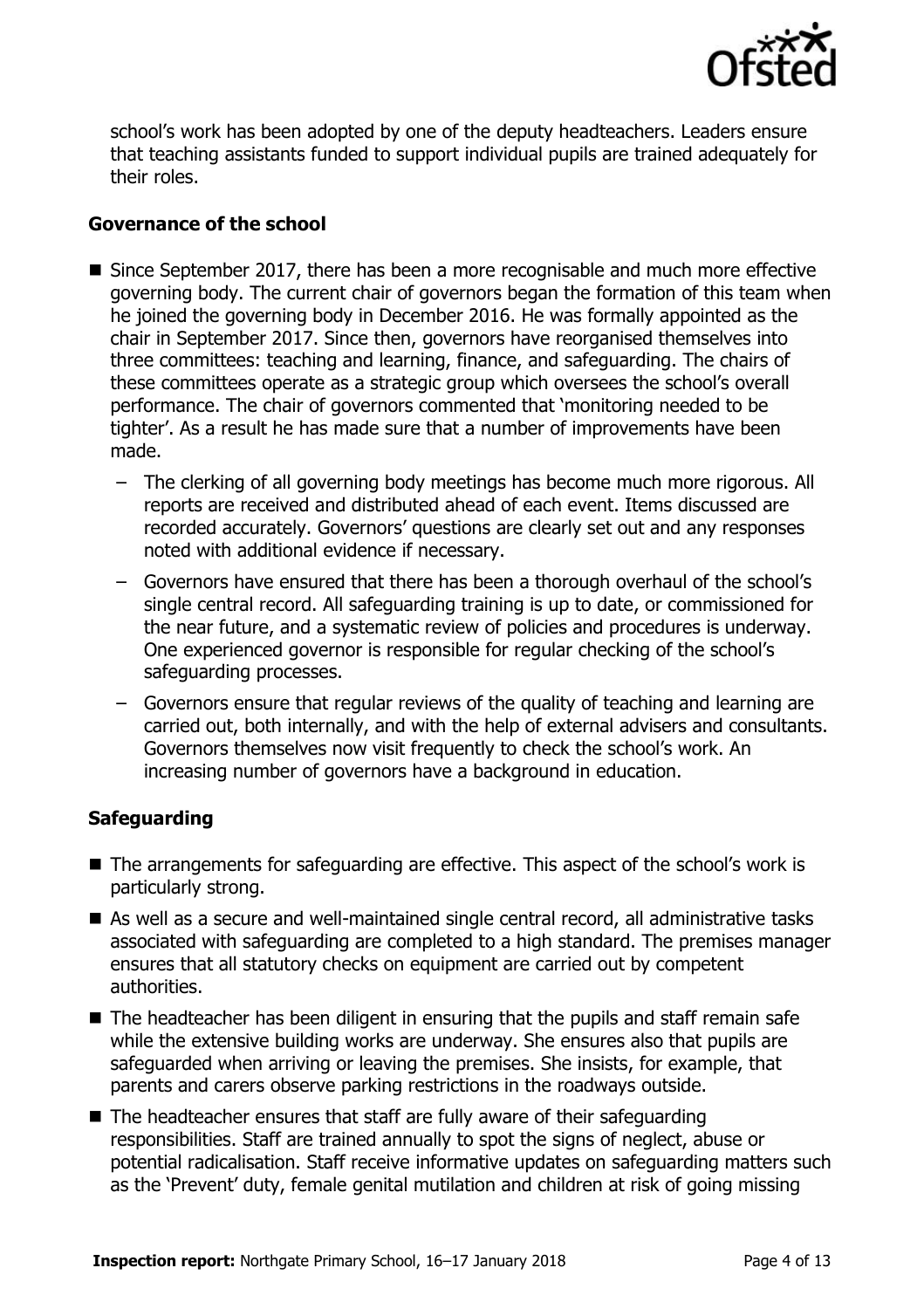

from education.

 As designated safeguarding lead, the headteacher interacts with a wide range of agencies. She also maintains thorough records of any incidents of bullying, including those which have any aspects of racial abuse. The incidence of such behaviour is very low due to the highly inclusive character of the school. Parents were particularly keen to report how successfully the school integrates pupils from a wide range of cultures, belief systems and minority ethnic groups. The 'international lunch' is regarded by all as a high spot in the school's year when the rich diversity of the community is celebrated and shared by all.

### **Quality of teaching, learning and assessment Requires improvement**

- Teaching is not sufficiently good enough or consistent enough to enable pupils to make strong progress in each year group.
- $\blacksquare$  Many pupils join the school with starting points lower than would be expected at their age. This is exacerbated in respect of those pupils who join from overseas and who are at an early stage of learning English or who speak English as an additional language. Although pupils' books show that steady progress is made by the majority of pupils across each year, the pace is not fast enough for many to catch up with their peers or those who have been in school from Nursery onwards.
- As yet, teachers do not take into account sufficiently the wide range of individual starting points of their pupils. Teaching is often arranged into different levels of activity, but even this makes it difficult for some pupils to access the intended learning. For some others, it repeats what they already know or is beneath their level of understanding. For example, some of the pupils who speak English as an additional language have above age-expected skills in mathematics. They complete tasks quickly and then lose interest.
- In some classes time is not used well. For example, on occasion, pupils spend time sticking instructions into their books rather than getting on with the work. In other cases, pupils move slowly from one activity to another, taking far too long to clear up from one session before moving to the next. This limits the pace at which learning can occur.
- Most teachers have accurate subject knowledge, but some do not consistently pick up pupils' errors or correct misconceptions. Others have not developed their classrooms to create a positive learning environment, especially to help pupils with their writing. This is disappointing since the school's advisers drew particular attention to this with regard to the early years during the last academic year.
- Some teaching is inspiring, imaginative and creative. However, as yet, this expert teaching is not routinely or systematically shared across all the staff. Consequently, teachers' professional development is not coordinated and does not sustain continuous improvement.
- Where teaching is most effective, pupils are stimulated to produce brilliant work. Northgate pupils are thirsty for knowledge and eager to learn. In one instance, pupils were motivated to make short movies using simple technology tools. In a mathematics lesson, effective questioning supported by good-quality resources encouraged pupils to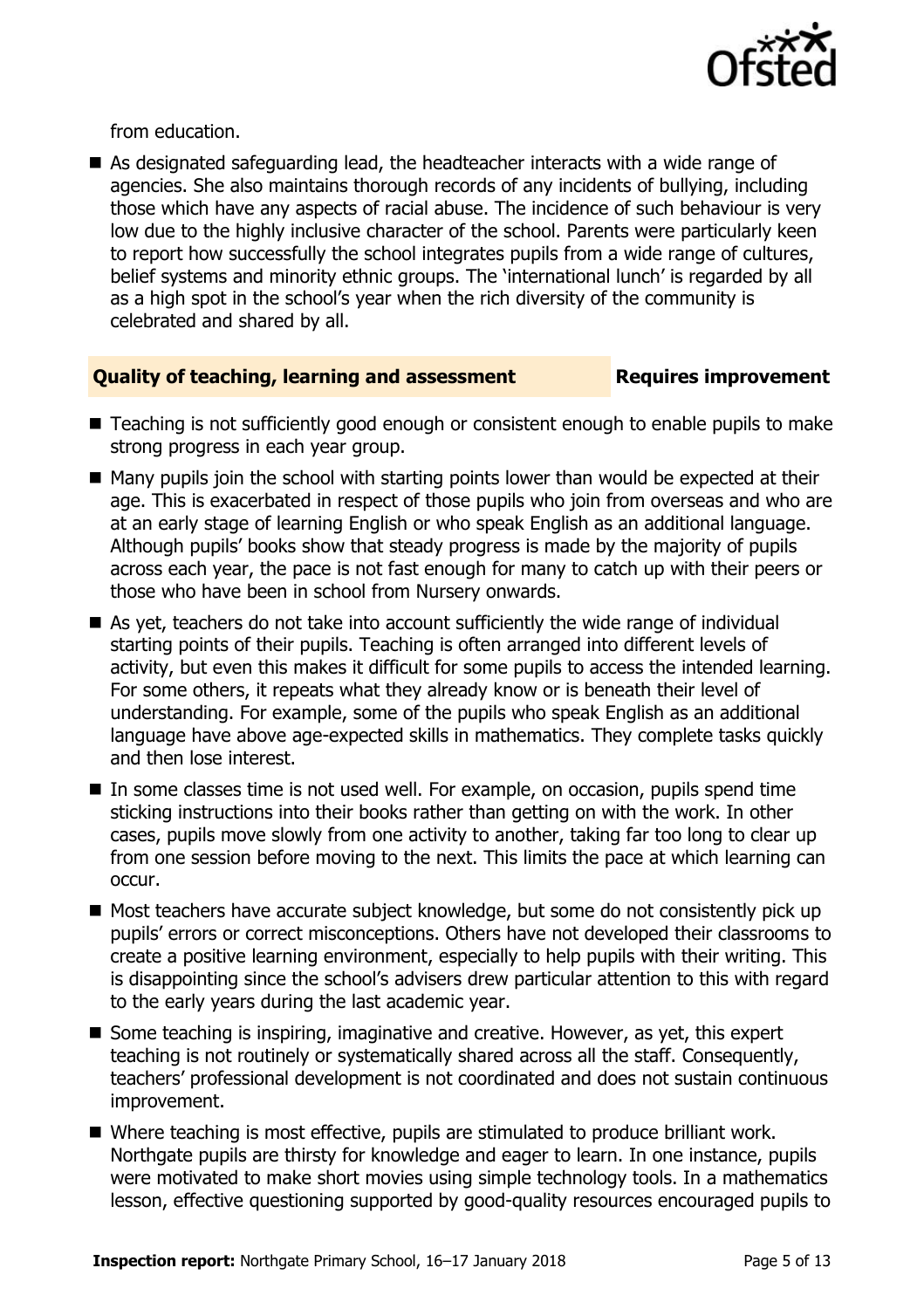

think critically about different methods of mental arithmetic.

- Many of the teaching assistants support pupils' progress by questioning them carefully too. These teaching assistants actively seek opportunities to extend all pupils' learning. Other teaching assistants have less impact on pupils' learning.
- Leaders ensure that there is a culture of reading. Parents appreciate the school's efforts to help pupils read early, quickly and often. This is an example of the school's mainly positive working relationships with parents. Pupils are very appreciative of the library. They enjoy going there for timetabled sessions lead by the school's librarian.

### **Personal development, behaviour and welfare Good**

### **Personal development and welfare**

- The school's work to promote pupils' personal development and welfare is good. Pupils develop an appropriate set of contemporary values at Northgate Primary School. They learn to be independent and self-assured and they also understand the need to be caring and considerate of their peers.
- **Pupils learn quickly how to cooperate or play well with others. Simple routines related** to hygiene and self-care in the early years help them form good habits. Pupils respond immediately to adults' instructions. Often a single word or the start of a rhyme is enough to trigger well-practised behaviours.
- Leaders have high aspirations for all the pupils. They are also kind and caring to all. Their good example is followed by all adults. Pupils observe this and consequently demonstrate high levels of empathy with each other, especially those who are experiencing difficulties. Some pupils attend a 'signing club' and learn British sign language. This means they can communicate with their hearing-impaired peers. As a result, such pupils are more fully integrated into mainstream classes.
- The forest school, school pond, extensive outdoor areas and the gardening club afford positive opportunities for pupils to develop respect for nature. Pupils also learn quickly where food comes from and how it is produced. The enterprise week held in the autumn builds on this experiential approach to learning so that pupils begin to form understandings of entrepreneurship and industry.

### **Behaviour**

- $\blacksquare$  The behaviour of pupils is good. During the inspection, the pupils were unfailingly polite and courteous to the team. Pupils' conduct around the school was calm and orderly.
- The behaviour of a small number of pupils is challenging as a result of specific medical or emotional conditions. Staff are expertly trained to deal with such behaviours and manage any incidents skilfully and safely. Other pupils react to any incidents with compassion and sensitively. This is further evidence of the nurturing and inclusive atmosphere created over time in the school.
- **Pupils like the school's rewards scheme. They are proud to collect house points. This** encourages them to behave well and to take on leadership responsibilities. Those who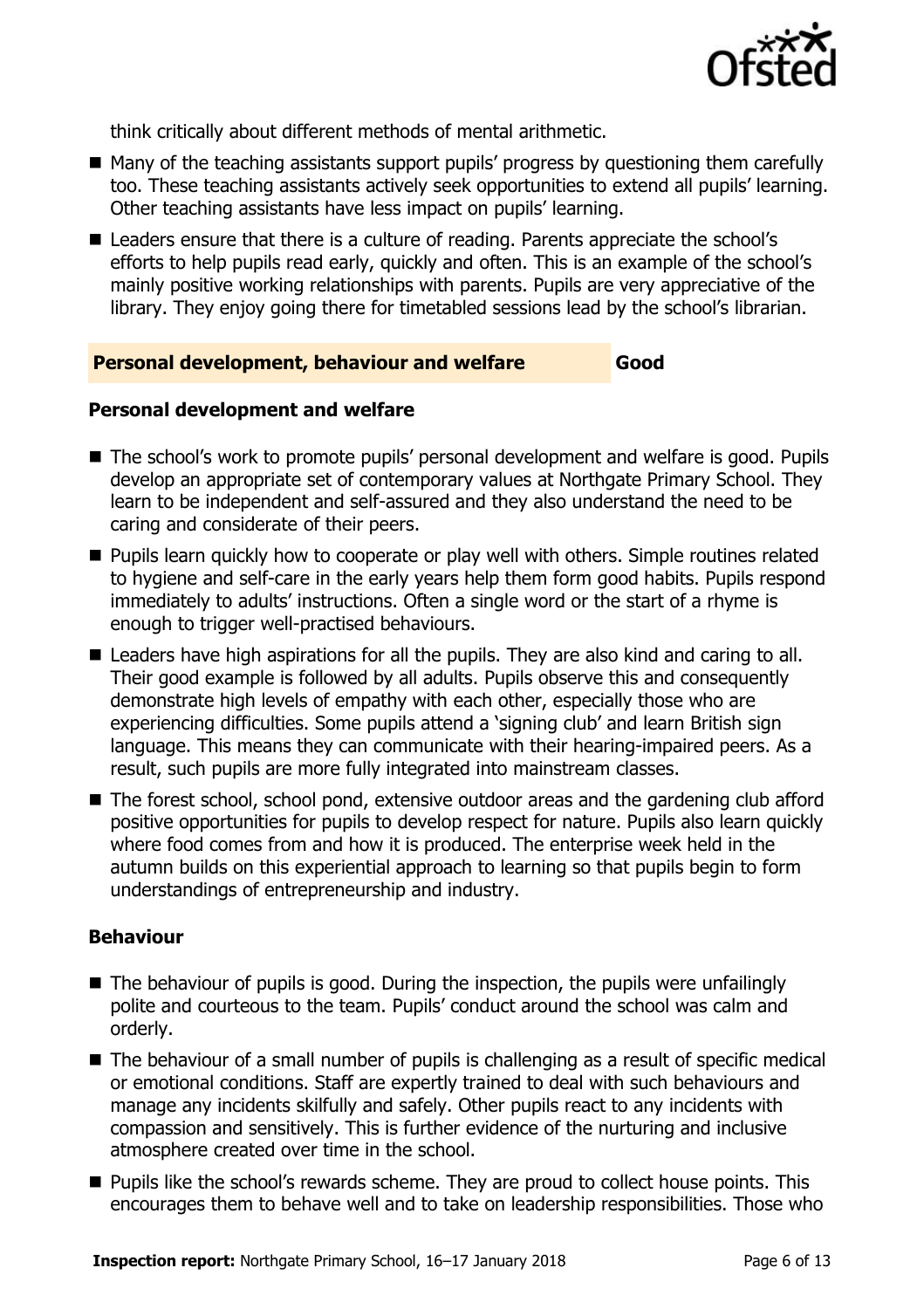

win badges wear them with pride.

- $\blacksquare$  Most pupils take care with their work and present it neatly. The vast majority take pride in their appearance and come to school dressed smartly in their uniforms.
- Leaders have focused intently on good levels of attendance for pupils. As a result, the school's overall attendance figures are broadly, and consistently, in line with all schools nationally. This is noteworthy given the high number of pupils on roll who have specific medical needs. Some of these pupils have unavoidably high levels of absence. Staff do what they can to ensure that those who have to miss school do not fall too far behind.

### **Outcomes for pupils Requires improvement**

- For three years consecutively, from 2014 to 2016, the school's academic performance at key stage 2 meant that it met the Department for Education's (DfE's) definition of a coasting school. In 2017, however, the school's published results were considerably better. Local authority officers have notified the headteacher that the school does not appear on the current list of coasting schools.
- Outcomes for pupils are improving, so that, for example, in 2017, the average progress made by Year 6 pupils in mathematics was better than the national average. Higherattaining pupils did particularly well in this measure.
- $\blacksquare$  However, average progress for pupils in Year 6, in writing, was below the national average. This is part of a pattern of underperformance in this subject over time. Recent changes to the curriculum, and the methods of its assessment, have contributed to this, but so has the weaker teaching over time.
- Similarly, over time, the proportion of pupils attaining the expected standard in the phonics screening check in Year 1 has been below the national average. There is some variation in the way adults approach the teaching of phonics and the rigour with which they check that all pupils are secure, in appropriate sequence, with the correct letters and sounds.
- The performance of pupils who speak English as an additional language is too dependent on their individual experience at school. Some receive focused and targeted support, catch up quickly and go on to make rapid progress. Too many do not get the kind of support that would help them make quick learning gains that reflect their latent ability. Many of these pupils are bilingual and have no difficulty communicating in two language codes. They do not regularly enough get work that stretches and challenges them in English.
- Disadvantaged pupils do not do as well as their classmates. Because the school's outcomes require improvement overall, these pupils lag behind other pupils nationally. The differences between their performance and that of others are not diminishing fast enough.
- $\blacksquare$  Pupils in the specialist support centre make strong progress from their individual starting points because leaders and teachers know their needs precisely. They arrange support and resources to meet these needs carefully.
- $\blacksquare$  In the last year, the deputy headteacher has increased considerably the quality of information about pupils' performance. There is 'no hiding place' now as the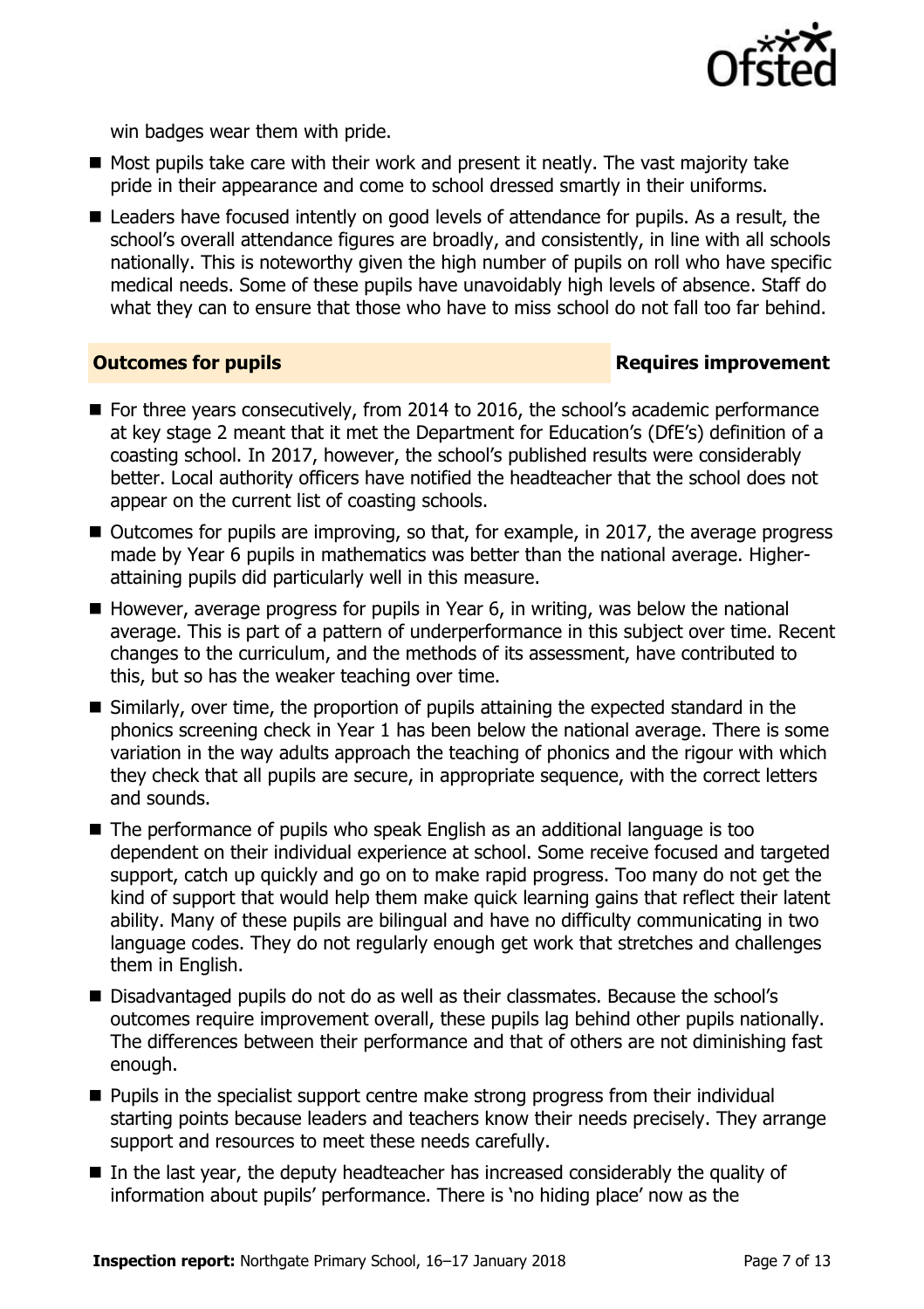

performance of each pupil, and each group of pupils, is crystal clear for teachers and their assistants.

- Information about current pupils' attainment and progress shows that both are improving over time. In almost all year groups a half to three quarters of the pupils are already on track to be at the age-expected level by the end of this academic year. This is the case for disadvantaged pupils and those who have SEN and/or disabilities. In each year group, a few pupils are making faster progress than their peers. This is an important sign that necessary increases in pupils' learning are now occurring.
- In 2017, average levels of attainment in reading and mathematics for Year 6 pupils were broadly in line with the national averages. The percentage of pupils reaching the expected level in reading, writing and mathematics combined increased significantly from 2016. Careful calculations suggest that the percentage will rise again dramatically in 2018.
- Generally, pupils are ready for their transition to secondary school.

### **Early years provision Good Good**

- Children make a good start to their time in school in the early years. Those who stay in the school from Nursery through to Year 6 make better progress and attain higher levels than those who join the school midway through a key stage or at non-standard transition times.
- Staff care well for children, nurturing them and making them feel comfortable. Staff set the right conditions for learning. They establish routines early on so that children know soon after entering what is expected of them and when. In one case, a child recently woken from a nap enjoyed some quiet story time with an adult before happily joining in again to play with her peers.
- Parents appreciate the home visits made before their child enters either Nursery or Reception. They also like specific activities such as the 'stay and play' sessions designed to help them feel included and their children settle.
- Nursery staff meet and greet parents at the beginning and end of each session and this enables the easy exchange of information. As a result, adults form a secure picture of each child's skills, gifts, talents and needs. These contribute to an accurate baseline assessment.
- Children enter either Nursery or Reception at levels that are typically below those expected for their age nationally. Many children are most notably behind other children nationally in their communication and language skills. Children who speak English as an additional language receive good-quality support from adults so that they can access the curriculum quickly and make strong progress.
- $\blacksquare$  Most children make steady progress during their time in the early years. This means that an increasing majority start Year 1 having attained a good level of development.
- Leaders rightly have a clear focus on further increasing the proportion of pupils meeting and exceeding the expected standards in the specific areas of literacy and mathematics. They are working with staff to ensure that all activity leads to even stronger outcomes over time.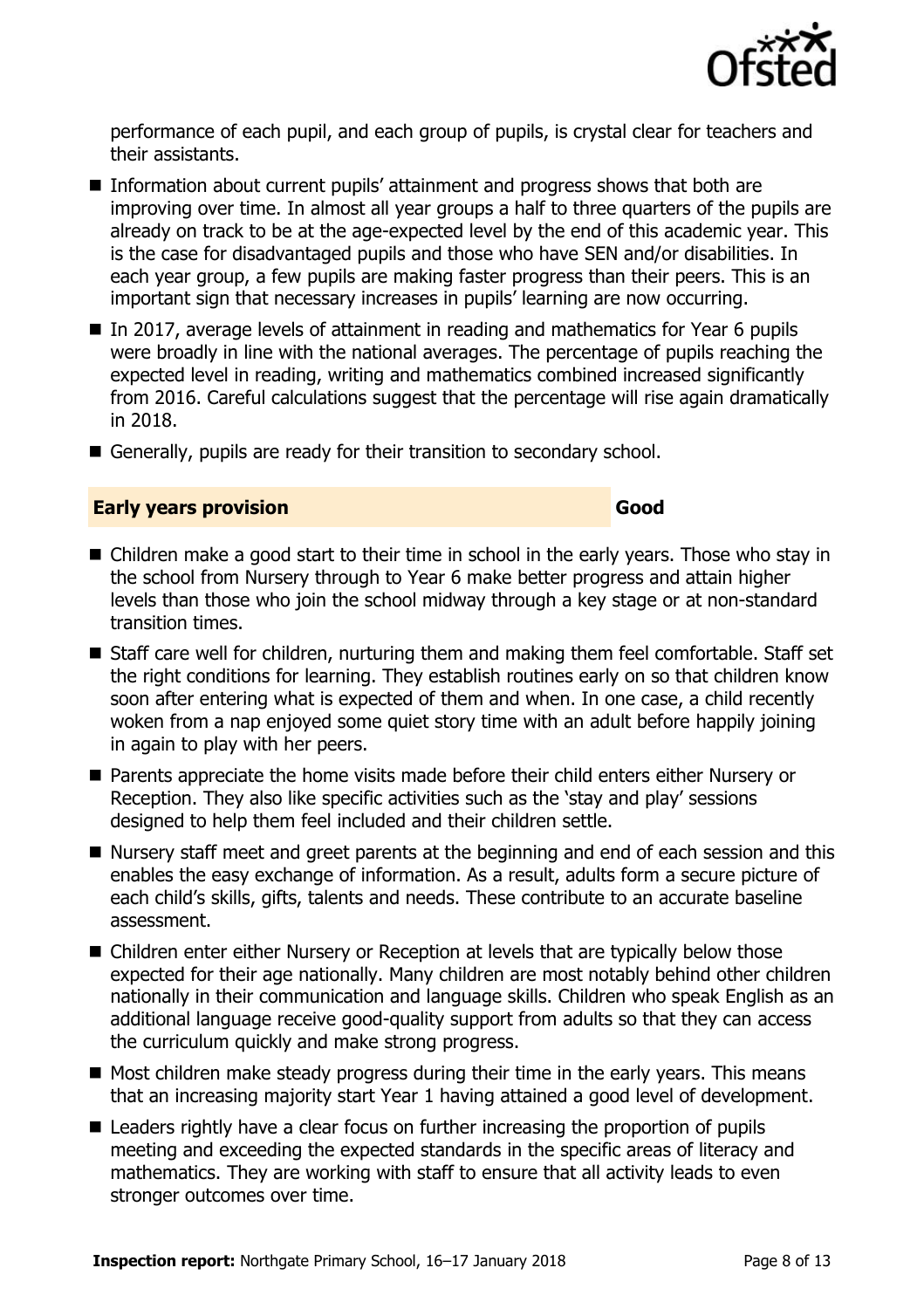

- Leaders are aware that the current learning environment does not provide sufficient support, stimulation or excitement for children's rapid acquisition of language, knowledge and skills. Both the outdoor and indoor learning spaces lack materials and resources that would support children's writing on a daily basis. Boys, in particular, need more help to develop as confident writers.
- Conversely, the current teaching of number, shape, space and measure is well planned and carefully thought through. It is supported with a wide range of resources that aid children learning to count and use number confidently. Children make strong progress in groups appropriate to their stage of mathematical learning. All adults increasingly contribute successfully to this important aspect of the early years.
- Disadvantaged children and those with SEN and/or disabilities make good progress from their starting points. This is because highly effective support from a range of staff ensures that they are included and their needs are known and met well.
- $\blacksquare$  As is evident in the systematic teaching of mathematics now, good teaching in the early years is generally more consistent than in other parts of the school.
- Children's behaviour is good in the early years. They play together happily, taking turns and sharing toys and resources. Adults manage the setting well with simple commands and gestures.
- There are no breaches of the statutory welfare requirements. All areas of the setting are safe and secure. All adults are checked as fit and proper persons with the same rigour as in the rest of the school.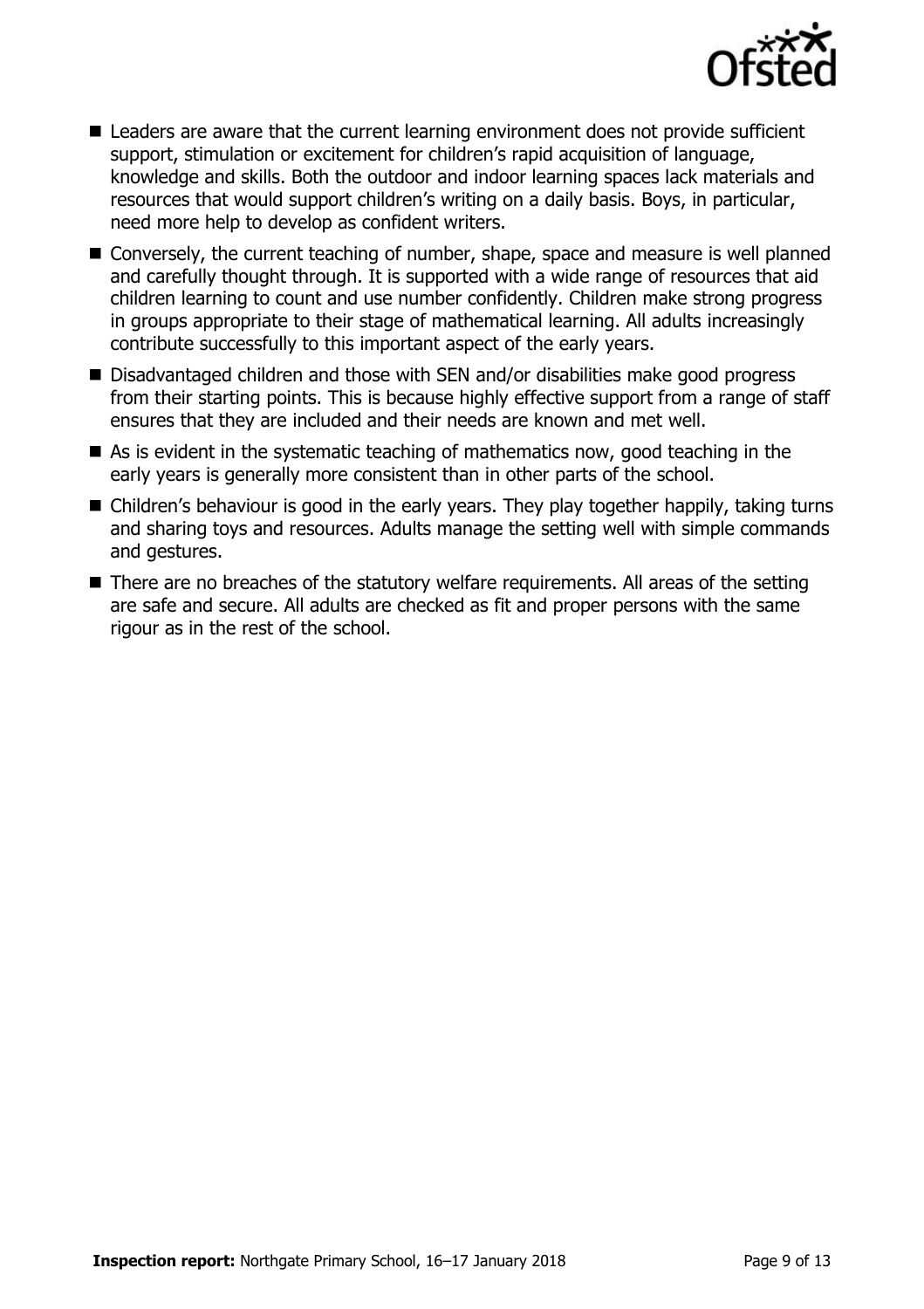

# **School details**

| Unique reference number | 133973             |
|-------------------------|--------------------|
| Local authority         | <b>West Sussex</b> |
| Inspection number       | 10036935           |

This inspection of the school was carried out under section 5 of the Education Act 2005.

| Type of school                      | Primary                          |
|-------------------------------------|----------------------------------|
| School category                     | Community                        |
| Age range of pupils                 | 3 to 11                          |
| <b>Gender of pupils</b>             | Mixed                            |
| Number of pupils on the school roll | 542                              |
| Appropriate authority               | The governing body               |
| Chair                               | David Fry                        |
| <b>Headteacher</b>                  | Georgina Beaven                  |
| Telephone number                    | 01293 526 737                    |
| Website                             | www.northgate.w-sussex.sch.uk    |
| <b>Email address</b>                | office@northgate.w-sussex.sch.uk |
| Date of previous inspection         | 3-4 November 2015                |

### **Information about this school**

- Northgate Primary School is a larger-than-average primary school. It is maintained by West Sussex local authority and serves a community on the north-east side of Crawley, West Sussex.
- The proportion of disadvantaged pupils is broadly average. The community served by the school has average levels of deprivation.
- The proportion of pupils who speak English as an additional language is well above average.
- About a third of the pupils are from White British households. Two thirds of the pupils are from Black, Asian, mixed or other minority heritage families.
- The proportion of pupils who receive support for their SEN and/or disabilities is below average.
- The proportion of pupils who have an education, health and care plan related to their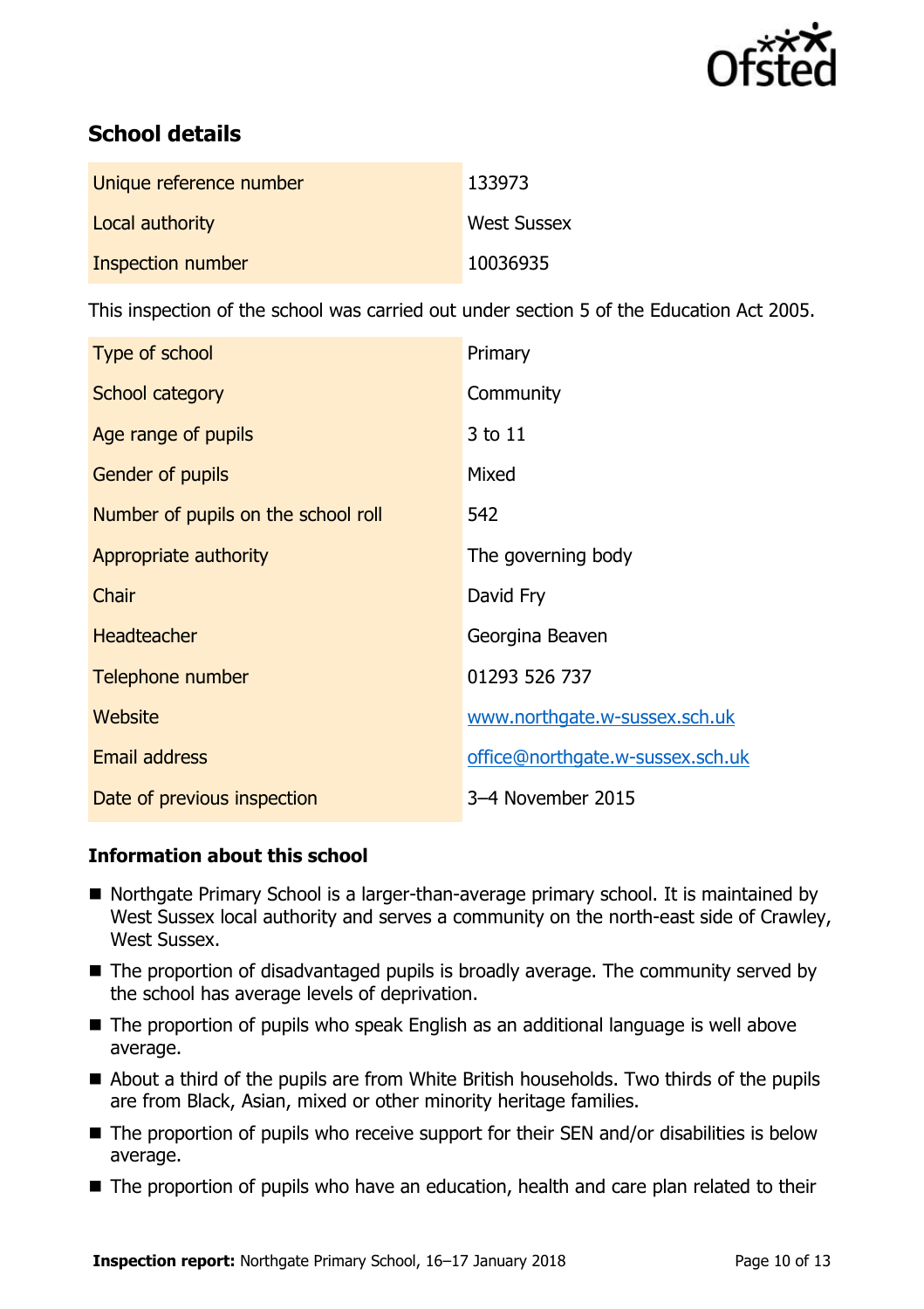

SEN and/or disabilities is well above average.

- The school houses an additionally resourced base for pupils with hearing impairments. There are currently 14 primary-aged pupils placed in this unit. Their learning is supported alongside pupils in mainstream classes. The school employs a team of specialist teachers and assistants who support communication using British sign language.
- The school has a maintained nursery attached which caters for pupils from three years of age.
- A large minority of pupils leave or join the school mid-year.
- The school met the DfE's definition of a coasting school based on key stage 2 academic performance results in 2014/16.
- $\blacksquare$  The school meets the current government floor standards.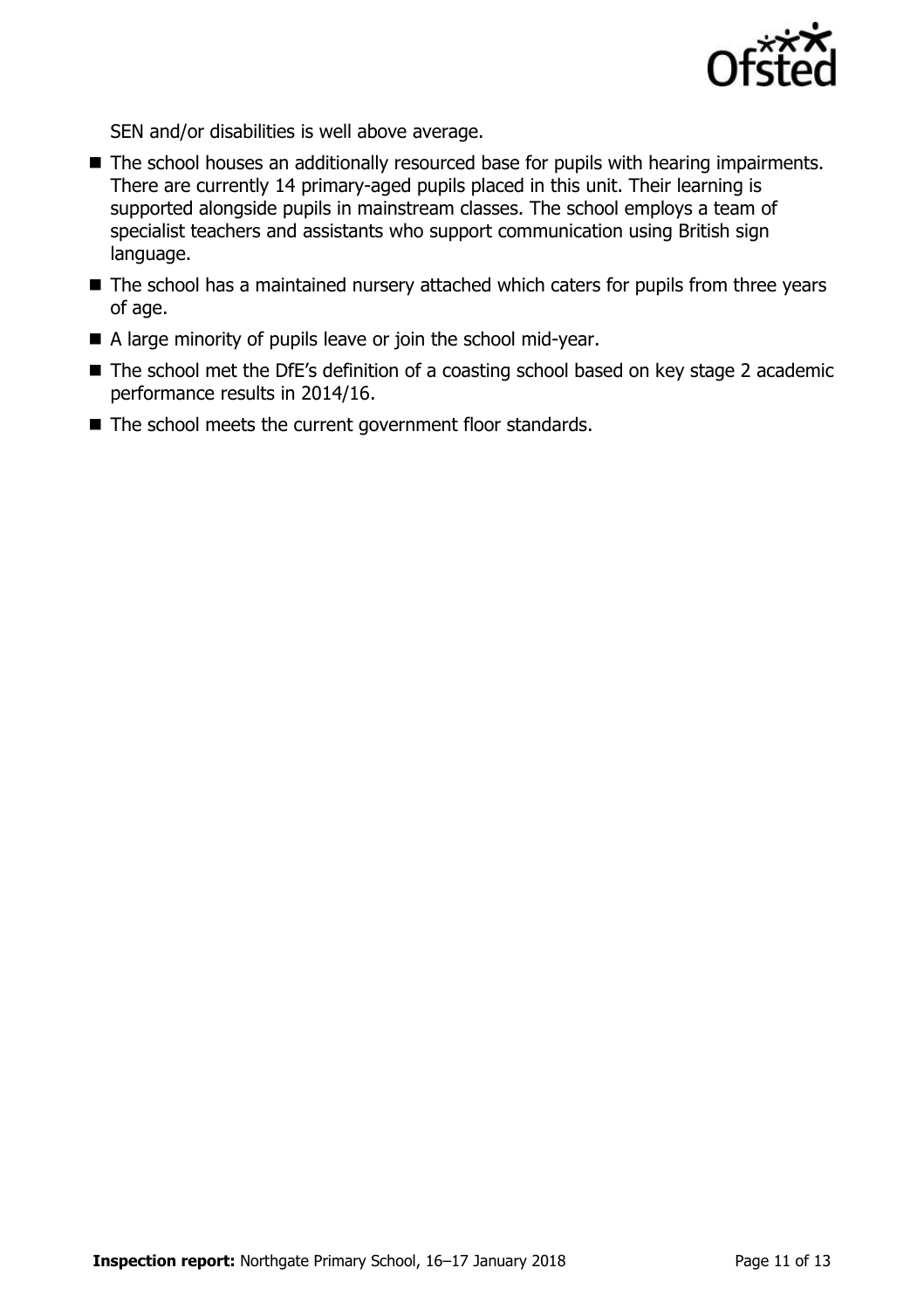

# **Information about this inspection**

- Inspectors observed learning in all classes across the school. Inspectors observed learning in English (writing and phonics), mathematics, information and communications technology and French, in 27 parts of lessons.
- Inspectors observed two assemblies. They also observed pupils learning while gardening and at playtime and lunchtime as well as in the breakfast club.
- **Inspectors spoke informally with many pupils. A group of six key stage 1 pupils met** with one of the inspectors and a group of eight key stage 2 pupils met with another inspector. The team considered 42 responses to Ofsted's confidential pupil survey.
- At the school gate, several parents spoke informally with inspectors. The lead inspector met a group of eight parents. The team considered 23 responses to Ofsted's confidential online survey Parent View and took into account 17 free-text responses submitted through that tool. Inspectors also considered the outcomes of two parent surveys undertaken by the school.
- $\blacksquare$  Senior leaders worked closely with the inspection team, jointly observing learning, examining pupils' work, and discussing aspects of the school's performance. Inspectors met with middle leaders, the SEN coordinator and a group of teachers at different stages of their careers. The team took into account 46 responses to Ofsted's confidential online staff survey.
- The lead inspector met with members of the governing body and a representative of the local authority.
- Inspectors considered a wide range of the school's documentation, including leaders' evaluation of the school's performance, information about pupils' outcomes, records of the work of governors and the local authority, and information on the school's website.

### **Inspection team**

| Simon Hughes, lead inspector | Her Majesty's Inspector |
|------------------------------|-------------------------|
| Sara Benn                    | Ofsted Inspector        |
| Deborah Gordon               | Ofsted Inspector        |